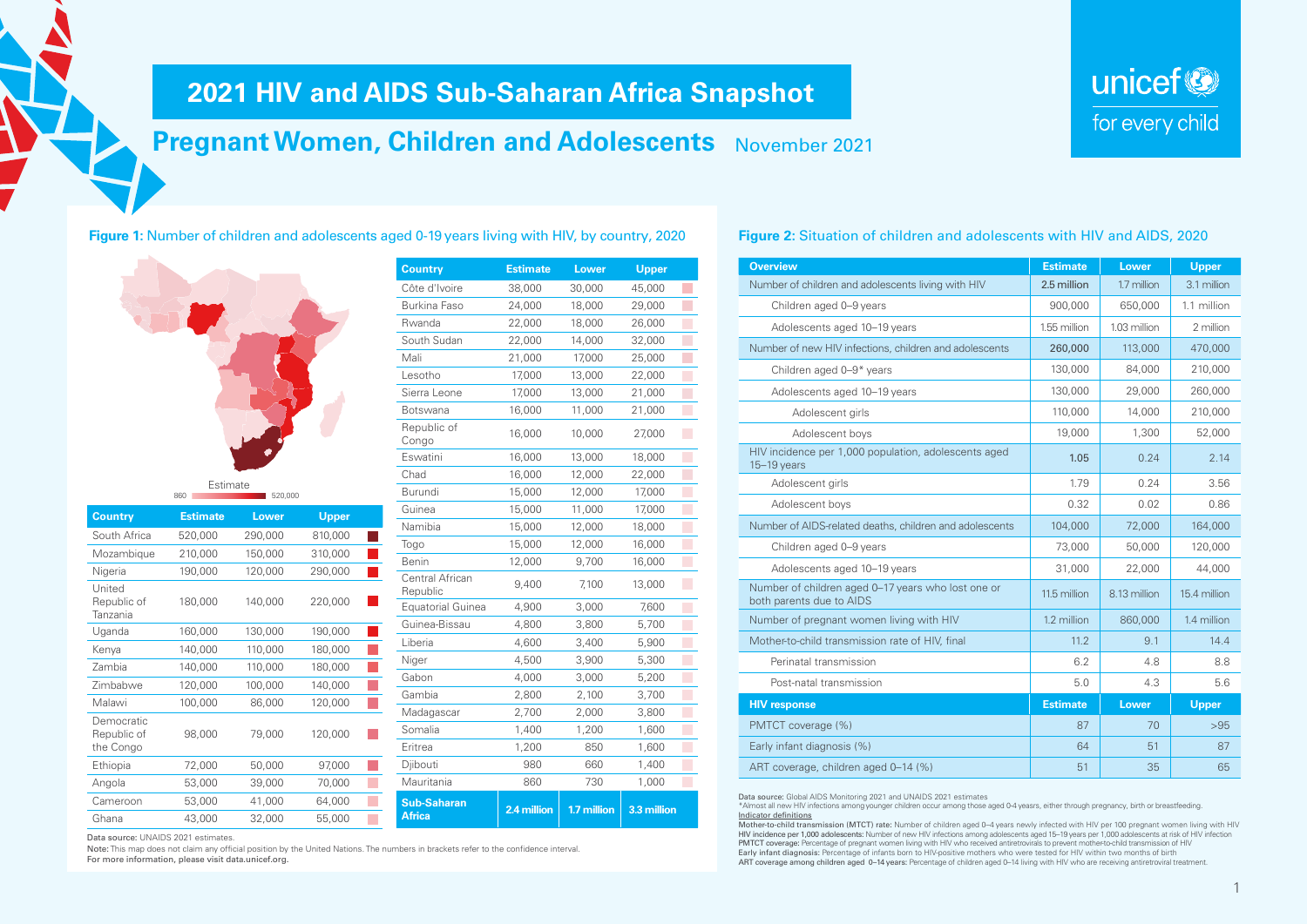

#### **Figure 3:** Annual number of new HIV infections among children aged 0-14 years, by period of transmission, 2010–2020

#### Data source: UNAIDS 2021 estimates.

Note: Almost all new HIV infections among younger children occur among those aged 0-4, either through pregnancy, birth or breastfeeding. The 95 per cent reduction by 2020 refers to Super-Fast-Track targets. The dotted lines above and below the numbers in the chart refer to the confidence interval.

In sub-Saharan Africa, new HIV infections among younger children have dropped by 56 per cent since 2010. A similar reduction in child infections is observed during pregnancy or birth and breastfeeding period. No matter the period of infection, the HIV response did not reach the global target of reducing new HIV infections from mother-to-child transmission to under 15,000 children.



#### **Figure 4:** Annual number of new HIV infections among adolescents aged 10-19 years, by sex, 2010–2020

Data source: UNAIDS 2021 estimates.

Note: Almost all sexually transmitted HIV infections are assumed to occur after age 14, since negligible numbers of sexually transmitted infections occur before age 15. The 75 per cent reduction by 2020 refers to Super-Fast-Track targets. The dotted lines above and below the numbers in the chart refer to the confidence interval.

Overall, new HIV infections among adolescents have dropped by one-third (35 per cent). While 85 per cent of new HIV infections among adolescents occur in girls, new HIV infections have declined more for boys than girls in the last ten years. A reduction of more than 60 per cent is needed to meet the global target.

#### **Figure 5:** Number of AIDS-related deaths among children aged 0-9 years and adolescents aged 10-19 years, 2000-2020



The number of annual AIDS-related deaths among children has declined by 75 per cent since its peak in 2003, while the number of annual AIDS-related deaths among those aged 10-19 years has only decreased by 7 per cent since 2003. Deaths among children have dropped by 61 per cent since 2010 to 2020 while those among adolescents have dropped by 33 per cent in the same time period.

#### **Figure 6:** Pregnant women already on ART for prevention of mother-to-childtransmission (PMTCT) before current pregnancy compared to those that started ART for PMTCT during current pregnancy, 2010–2020



Data source: UNAIDS 2021 estimates.

About two-thirds of pregnant women were already on antiretroviral treatment prior to their current pregnancy in 2020. Significant gains have been made since 2010 to ensure that pregnant women are on lifetime antiretroviral medicines to prevent mother-to-child-transmission.